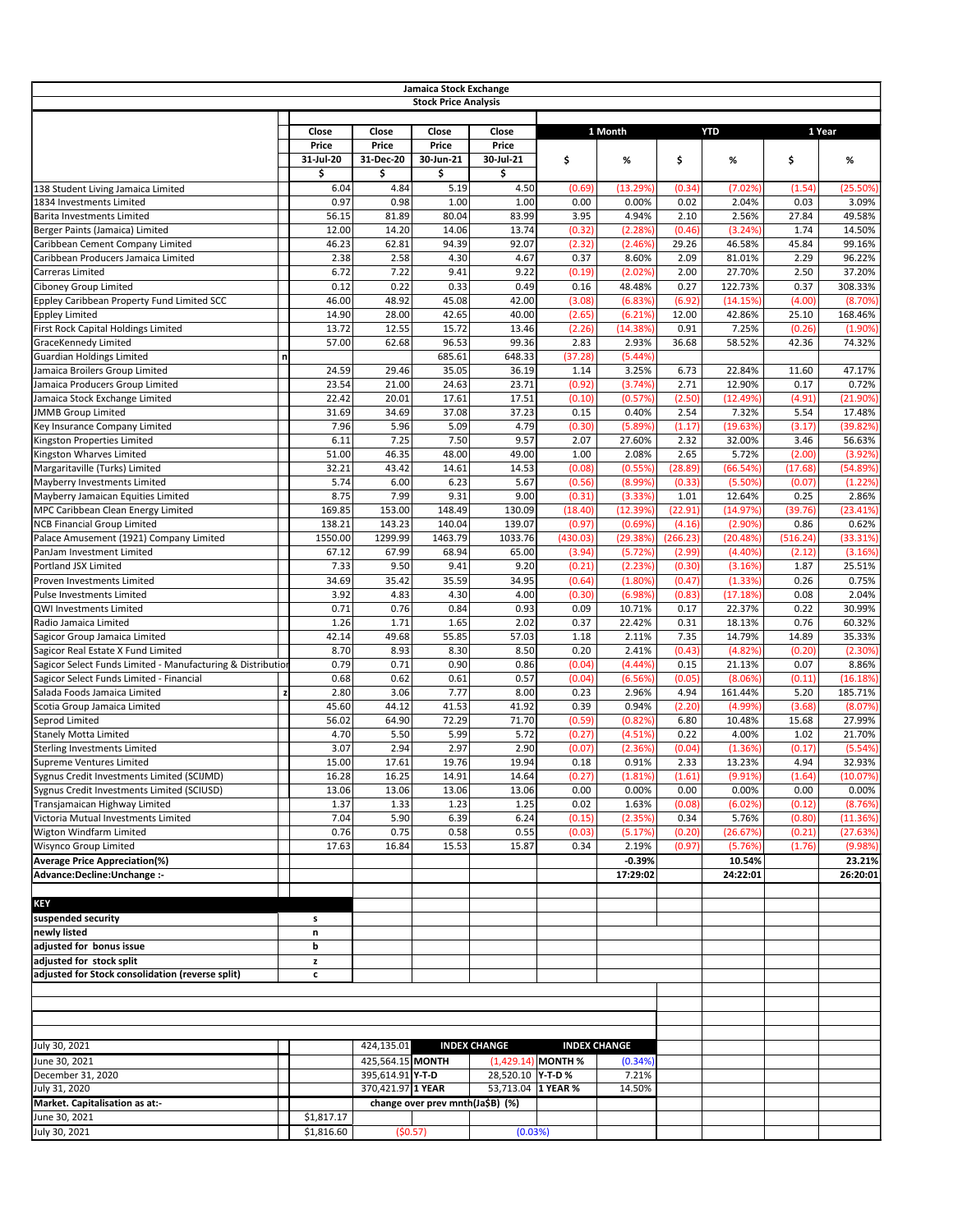|                                     |         |             |                    | <b>JAMAICA STOCK EXCHANGE</b>                    |            |             |                    |
|-------------------------------------|---------|-------------|--------------------|--------------------------------------------------|------------|-------------|--------------------|
|                                     |         |             |                    | <b>TOP TEN WINNERS &amp; LOSERS</b>              |            |             |                    |
|                                     |         |             |                    | (JULY 30, 2021)                                  |            |             |                    |
|                                     |         |             | <b>CLOSE PRICE</b> |                                                  |            |             | <b>CLOSE PRICE</b> |
| <b>TOP ADVANCING</b>                | %       | <b>OPEN</b> | <b>CLOSE</b>       | <b>TOP DECLINING</b>                             | %          | <b>OPEN</b> | <b>CLOSE</b>       |
|                                     |         | \$          | \$.                |                                                  |            | \$          | \$                 |
|                                     |         |             |                    | <b>1 MONTH</b>                                   |            |             |                    |
| Ciboney Group Limited               | 48.48%  | 0.33        |                    | 0.49 Palace Amusement (1921) Company Limited     | (29.38%)   | 1463.79     | 1033.76            |
| Kingston Properties Limited         | 27.60%  | 7.50        |                    | 9.57 First Rock Capital Holdings Limited         | (14.38%)   | 15.72       | 13.46              |
| Radio Jamaica Limited               | 22.42%  | 1.65        |                    | 2.02 138 Student Living Jamaica Limited          | (13.29%)   | 5.19        | 4.50               |
| <b>QWI Investments Limited</b>      | 10.71%  | 0.84        |                    | 0.93 MPC Caribbean Clean Energy Limited          | (12.39%)   | 148.49      | 130.09             |
| Caribbean Producers Jamaica Limited | 8.60%   | 4.30        |                    | 4.67 Mayberry Investments Limited                | (8.99%)    | 6.23        | 5.67               |
| <b>Barita Investments Limited</b>   | 4.94%   | 80.04       |                    | 83.99 Pulse Investments Limited                  | (6.98%)    | 4.30        | 4.00               |
| Jamaica Broilers Group Limited      | 3.25%   | 35.05       |                    | 36.19 Eppley Caribbean Property Fund Limited SCC | (6.83%)    | 45.08       | 42.00              |
| Salada Foods Jamaica Limited        | 2.96%   | 7.77        |                    | 8.00 Sagicor Select Funds Limited - Financial    | (6.56%)    | 0.61        | 0.57               |
| GraceKennedy Limited                | 2.93%   | 96.53       |                    | 99.36 Eppley Limited                             | (6.21%)    | 42.65       | 40.00              |
| Sagicor Real Estate X Fund Limited  | 2.41%   | 8.30        |                    | 8.50 Key Insurance Company Limited               | (5.89%     | 5.09        | 4.79               |
|                                     |         |             |                    |                                                  |            |             |                    |
|                                     |         |             |                    | YEAR-TO-DATE                                     |            |             |                    |
|                                     |         | \$          | \$                 |                                                  |            | \$          | \$                 |
| Salada Foods Jamaica Limited        | 161.44% | 3.06        |                    | 8.00 Margaritaville (Turks) Limited              | (66.54%)   | 43.42       | 14.53              |
| Ciboney Group Limited               | 122.73% | 0.22        |                    | 0.49 Wigton Windfarm Limited                     | (26.67%)   | 0.75        | 0.55               |
| Caribbean Producers Jamaica Limited | 81.01%  | 2.58        |                    | 4.67 Palace Amusement (1921) Company Limited     | (20.48%)   | 1299.99     | 1033.76            |
| GraceKennedy Limited                | 58.52%  | 62.68       |                    | 99.36 Key Insurance Company Limited              | (19.63%)   | 5.96        | 4.79               |
| Caribbean Cement Company Limited    | 46.58%  | 62.81       |                    | 92.07 Pulse Investments Limited                  | (17.18%)   | 4.83        | 4.00               |
| <b>Eppley Limited</b>               | 42.86%  | 28.00       |                    | 40.00 MPC Caribbean Clean Energy Limited         | (14.97%)   | 153.00      | 130.09             |
| Kingston Properties Limited         | 32.00%  | 7.25        |                    | 9.57 Eppley Caribbean Property Fund Limited SCC  | (14.15%)   | 48.92       | 42.00              |
| Carreras Limited                    | 27.70%  | 7.22        |                    | 9.22 Jamaica Stock Exchange Limited              | (12.49%)   | 20.01       | 17.51              |
| Jamaica Broilers Group Limited      | 22.84%  | 29.46       |                    | 36.19 Sygnus Credit Investments Limited (SCIJMD) | (9.91%)    | 16.25       | 14.64              |
| <b>QWI Investments Limited</b>      | 22.37%  | 0.76        |                    | 0.93 Sagicor Select Funds Limited - Financial    | $(8.06\%)$ | 0.62        | 0.57               |
|                                     |         |             |                    | <b>1 YEAR</b>                                    |            |             |                    |
|                                     |         | \$          | \$                 |                                                  |            | \$          | \$                 |
| Ciboney Group Limited               | 308.33% | 0.12        |                    | 0.49 Margaritaville (Turks) Limited              | (54.89%)   | 32.21       | 14.53              |
| Salada Foods Jamaica Limited        | 185.71% | 2.80        |                    | 8.00 Key Insurance Company Limited               | (39.82%)   | 7.96        | 4.79               |
| <b>Eppley Limited</b>               | 168.46% | 14.90       |                    | 40.00 Palace Amusement (1921) Company Limited    | (33.31%)   | 1550.00     | 1033.76            |
| Caribbean Cement Company Limited    | 99.16%  | 46.23       |                    | 92.07 Wigton Windfarm Limited                    | (27.63%)   | 0.76        | 0.55               |
| Caribbean Producers Jamaica Limited | 96.22%  | 2.38        |                    | 4.67 138 Student Living Jamaica Limited          | (25.50%)   | 6.04        | 4.50               |
| GraceKennedy Limited                | 74.32%  | 57.00       |                    | 99.36 MPC Caribbean Clean Energy Limited         | (23.41%)   | 169.85      | 130.09             |
| Radio Jamaica Limited               | 60.32%  | 1.26        |                    | 2.02 Jamaica Stock Exchange Limited              | (21.90%)   | 22.42       | 17.51              |
| Kingston Properties Limited         | 56.63%  | 6.11        |                    | 9.57 Sagicor Select Funds Limited - Financial    | (16.18%)   | 0.68        | 0.57               |
| Barita Investments Limited          | 49.58%  | 56.15       |                    | 83.99 Victoria Mutual Investments Limited        | (11.36%)   | 7.04        | $6.24$             |
| Jamaica Broilers Group Limited      | 47.17%  | 24.59       |                    | 36.19 Sygnus Credit Investments Limited (SCIJMD) | (10.07%)   | 16.28       | 14.64              |

Legend:

1 month compares current month with previous month

Year-to-Date compares current month with December 2020

1 Year compares current month end with the corresponding month end last year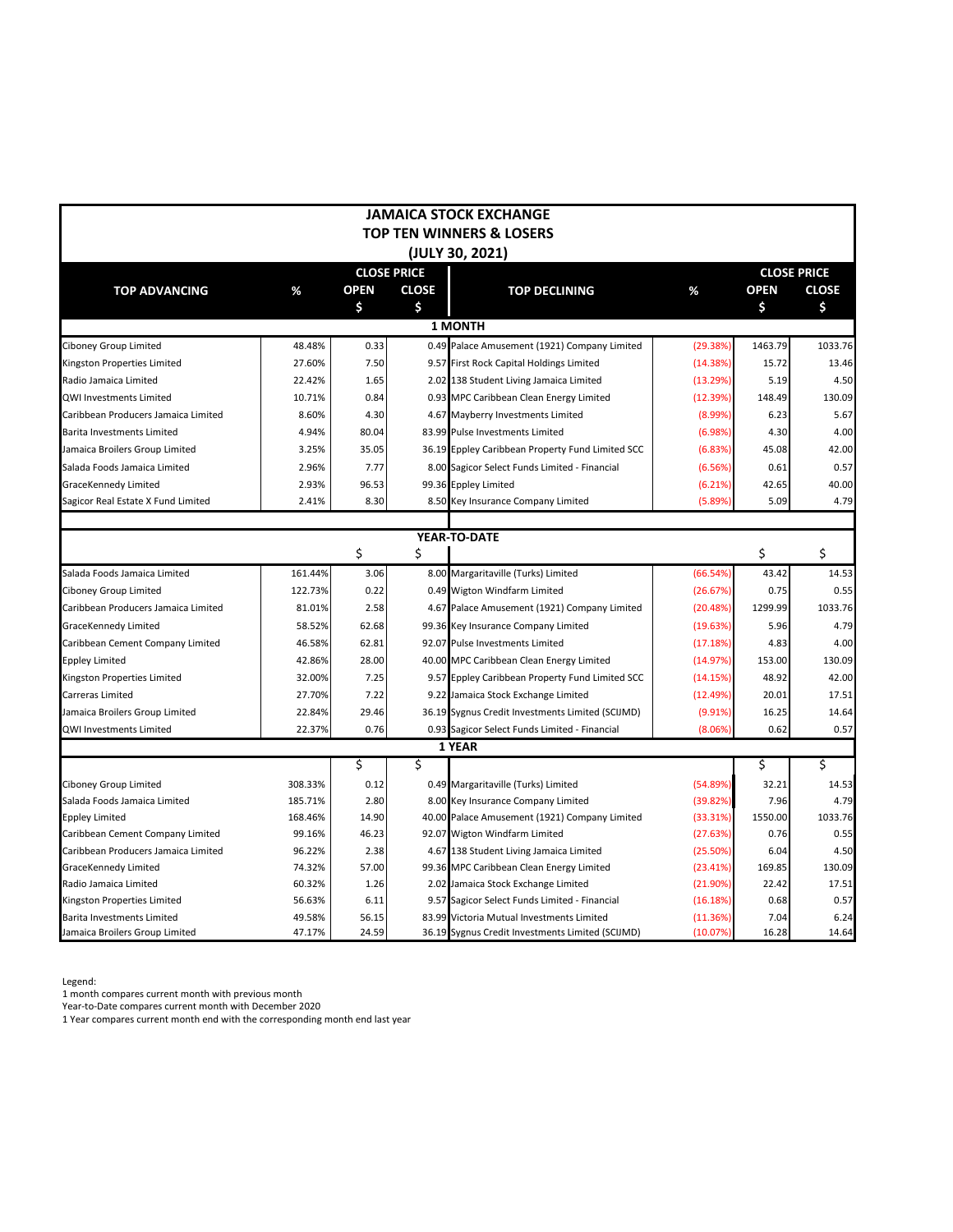|                                           |                               |               | Monthly Trading Statistics (2021 vs 2020) |                                      |                               |               |                     |                               |
|-------------------------------------------|-------------------------------|---------------|-------------------------------------------|--------------------------------------|-------------------------------|---------------|---------------------|-------------------------------|
|                                           |                               |               | <b>ORDINARY TRANSACTION</b>               |                                      |                               |               |                     |                               |
| <b>Month</b>                              | No. of<br><b>Transactions</b> | Volume 2021   | <b>Value 2021</b>                         | <b>Month-End</b><br><b>JSE Index</b> | No. of<br><b>Transactions</b> | Volume 2020   | <b>Value 2020</b>   | Month-End<br><b>JSE Index</b> |
| <b>JANUARY</b>                            | 11,602                        | 275,015,850   | \$1,267,464,212.54                        | 387,937.82                           | 14,566                        | 574,791,355   | \$2,953,597,620.44  | 500,463.33                    |
| <b>FEBRUARY</b>                           | 15,109                        | 365,800,176   | \$2,190,933,506.07                        | 394,528.80                           | 13,825                        | 522,889,519   | \$2,475,103,888.93  | 482,310.08                    |
| <b>MARCH</b>                              | 16,130                        | 376,979,920   | \$2,705,998,658.60                        | 394,659.55                           | 23,501                        | 1,082,861,767 | \$6,432,851,348.88  | 379,242.11                    |
| <b>APRIL</b>                              | 13,442                        | 226,471,740   | \$1,714,066,895.43                        | 408,023.02                           | 17,232                        | 927,620,276   | \$3,137,184,126.63  | 364,045.96                    |
| MAY                                       | 16,659                        | 435,098,073   | \$4,647,271,986.13                        | 422,098.56                           | 14,923                        | 416,575,685   | \$2,569,529,110.59  | 383,649.99                    |
| <b>JUNE</b>                               | 16,880                        | 273,822,083   | \$4,253,733,337.37                        | 425,564.15                           | 14,859                        | 774,535,669   | \$6,463,541,143.23  | 383,755.80                    |
| JULY                                      | 14,529                        | 353,921,153   | \$16,605,196,276.79                       | 424,135.01                           | 13,610                        | 355,268,208   | \$2,317,249,848.53  | 370,421.97                    |
| <b>AUGUST</b>                             |                               |               |                                           |                                      | 11,096                        | 426,307,401   | \$2,744,057,864.94  | 370,282.72                    |
| <b>SEPTEMBER</b>                          |                               |               |                                           |                                      | 10,962                        | 249,524,918   | \$3,078,598,698.91  | 380,425.98                    |
| <b>OCTOBER</b>                            |                               |               |                                           |                                      | 12,387                        | 361,964,206   | \$4,201,876,635.03  | 375,386.38                    |
| <b>NOVEMBER</b>                           |                               |               |                                           |                                      | 11,989                        | 547,099,494   | \$5,870,349,524.37  | 399,576.09                    |
| <b>DECEMBER</b>                           |                               |               |                                           |                                      | 13,096                        | 449,288,857   | \$7,673,676,303.61  | 395,614.91                    |
| <b>TOTAL</b>                              | 104,351                       | 2,307,108,995 | \$33,384,664,872.93                       |                                      | 172,046                       | 6,688,727,355 | \$49,917,616,114.09 |                               |
| Year Over Year (Month - Month Comparison) | 6.75%                         | $-0.38%$      | 616.59%                                   | 14.50%                               |                               |               |                     |                               |
| <b>Period Over Period Comparison</b>      | $-7.26%$                      | $-50.43%$     | 26.70%                                    |                                      |                               |               |                     |                               |
| <b>Comparative Year-to-Date</b>           | $-39.35%$                     | $-65.51%$     | $-33.12%$                                 | 7.21%                                |                               |               |                     |                               |
| Avg. Daily Record (Y-T-D)                 | 715                           |               |                                           |                                      | 760                           |               |                     |                               |
| Avg. Daily Volume/Value (Y-T-D)           |                               | 15,802,116    | \$228,662,088                             |                                      |                               | 31,449,611    | \$178,034,170       |                               |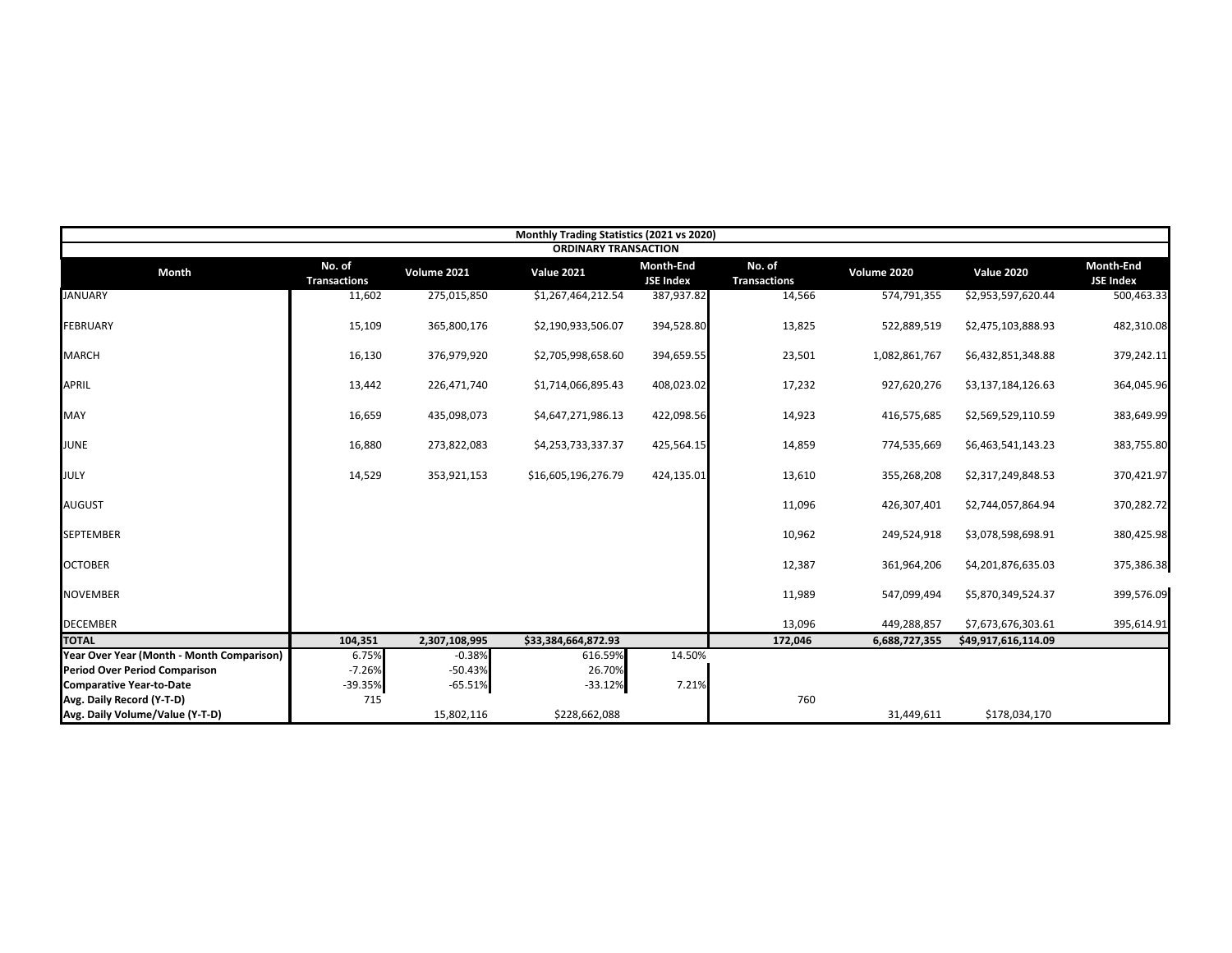|                                             |                               |               | <b>BLOCK TRANSACTIONS</b> |                               |               |                     |
|---------------------------------------------|-------------------------------|---------------|---------------------------|-------------------------------|---------------|---------------------|
|                                             | No. of<br><b>Transactions</b> | Volume 2021   | <b>Value 2021</b>         | No. of<br><b>Transactions</b> | Volume 2020   | <b>Value 2020</b>   |
| <b>JANUARY</b>                              | 0                             | 0             | \$0.00                    | 18                            | 1,560,900     | 313306800.00        |
| FEBRUARY                                    | $\mathbf{1}$                  | 4,000         | \$196,000.00              | $\mathbf{1}$                  | 12,925        | \$911,212.50        |
| <b>MARCH</b>                                | $\mathbf{1}$                  | 15,255        | \$2,173,837.50            | 4                             | 8,475,181     | \$256,384,654.34    |
| <b>APRIL</b>                                | $\mathbf{1}$                  | 1,816,020     | \$2,633,229.00            | 0                             | 0             | \$0.00              |
| <b>MAY</b>                                  | 0                             | $\pmb{0}$     | \$0.00                    | 0                             | 0             | \$0.00              |
| JUNE                                        | $\overline{2}$                | 461,782       | \$360,502,630.50          | $\mathbf{1}$                  | 16,000        | \$720,000.00        |
| JULY                                        | 0                             | 0             | \$0.00                    | 1                             | 150,600       | \$6,659,532.00      |
| <b>AUGUST</b>                               |                               |               |                           | 0                             | 0             | \$0.00              |
| <b>SEPTEMBER</b>                            |                               |               |                           |                               | 0             | \$0.00              |
| <b>OCTOBER</b>                              |                               |               |                           | 0                             | 0             | \$0.00              |
| <b>NOVEMBER</b>                             |                               |               |                           | 2                             | 139,061,499   | \$3,824,456,942.50  |
| <b>DECEMBER</b>                             |                               |               |                           | 3                             | 52,817,067    | \$1,504,268,032.86  |
| <b>TOTAL(BLOCK)</b>                         | 5                             | 2,297,057     | \$365,505,697.00          | 30                            | 202,094,172   | \$5,906,707,174.20  |
| % of Total Activity                         | 0.00%                         | 0.10%         | 1.08%                     | 0.02%                         | 2.93%         | 10.58%              |
| % change on previous year                   | $-83.33%$                     | -98.86%       | $-93.81%$                 |                               |               |                     |
| <b>TOTAL(ORD.&amp; BLOCK)</b>               | 104,356                       | 2,309,406,052 | \$33,750,170,569.93       | 172,076                       | 6,890,821,527 | \$55,824,323,288.29 |
| % change on previous year                   | $-7.27%$                      | $-50.49%$     | 25.34%                    |                               |               |                     |
| % change of total activity on previous year | $-39.35%$                     | $-66.49%$     | $-39.54%$                 |                               |               |                     |
| Number of trading days (YTD)                |                               |               | 146                       |                               |               |                     |
| Number of trading days (2020)               |                               |               | 250                       |                               |               |                     |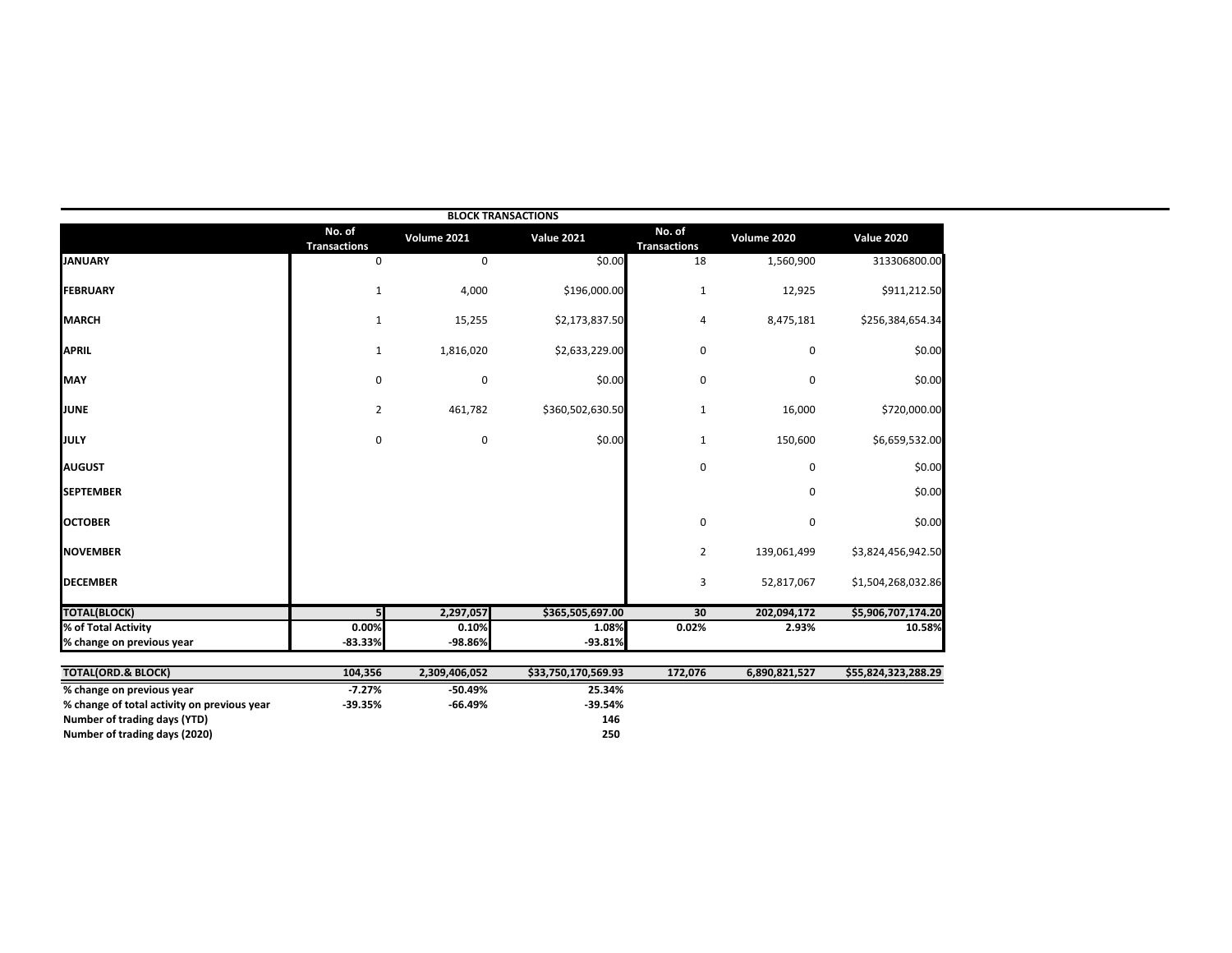| Monthly Trading Statistics (2021 vs 2020) for the Junior Market |  |  |  |
|-----------------------------------------------------------------|--|--|--|
|-----------------------------------------------------------------|--|--|--|

| <b>JUNIOR MARKET</b>                      |                               |               |                    |                            |                               |               |                    |                            |
|-------------------------------------------|-------------------------------|---------------|--------------------|----------------------------|-------------------------------|---------------|--------------------|----------------------------|
|                                           | No. of<br><b>Transactions</b> | Volume 2021   | <b>Value 2021</b>  | Month-End<br>Jr. Mkt Index | No. of<br><b>Transactions</b> | Volume 2020   | <b>Value 2020</b>  | Month-End<br>Jr. Mkt Index |
| <b>JANUARY</b>                            | 7,470                         | 163,088,406   | \$399,489,327.16   | 2,774.17                   | 5,877                         | 102,107,328   | \$369,365,468.38   | 3,087.76                   |
| <b>FEBRUARY</b>                           | 8,710                         | 259,044,052   | \$624,712,547.04   | 2,920.35                   | 4,711                         | 103,162,395   | \$298,772,425.31   | 2,911.91                   |
| <b>MARCH</b>                              | 8,370                         | 204,632,606   | \$593,888,718.19   | 2,982.96                   | 7,373                         | 170,702,474   | \$405,985,912.58   | 2,304.15                   |
| <b>APRIL</b>                              | 7,910                         | 237,053,416   | \$615,395,334.18   | 3,182.36                   | 6,767                         | 289,593,836   | \$664,946,104.17   | 2,407.42                   |
| <b>MAY</b>                                | 9,548                         | 241,747,769   | \$577,852,957.09   | 3,324.73                   | 5,540                         | 97,292,475    | \$310,615,551.54   | 2,632.97                   |
| <b>JUNE</b>                               | 8,283                         | 186,667,503   | \$532,979,778.54   | 3,370.59                   | 5,390                         | 173,819,751   | \$487,621,295.66   | 2,592.24                   |
| <b>JULY</b>                               | 7,195                         | 125,593,296   | \$366,869,848.18   | 3,322.77                   | 5,844                         | 181,273,037   | \$497,092,281.14   | 2,590.03                   |
| <b>AUGUST</b>                             |                               |               |                    |                            | 4,196                         | 64,431,029    | \$198,671,713.70   | 2,480.92                   |
| <b>SEPTEMBER</b>                          |                               |               |                    |                            | 4,082                         | 82,704,763    | \$173,052,692.77   | 2,555.67                   |
| <b>OCTOBER</b>                            |                               |               |                    |                            | 5,889                         | 163,685,526   | \$379,675,928.67   | 2,470.24                   |
| <b>NOVEMBER</b>                           |                               |               |                    |                            | 6,028                         | 135,524,724   | \$397,386,348.10   | 2,516.08                   |
| <b>DECEMBER</b>                           |                               |               |                    |                            | 6,431                         | 205,736,945   | \$498,820,163.43   | 2,643.38                   |
| <b>TOTAL (JUNIOR)</b>                     | 57,486                        | 1,417,827,048 | \$3,711,188,510.38 |                            | 68,128                        | 1,770,034,283 | \$4,682,005,885.45 |                            |
| Year Over Year (Month - Month Comparison) | 23.12%                        | $-30.72%$     | $-26.20%$          | 28.29%                     |                               |               |                    |                            |
| <b>Period Over Period Comparison</b>      | 38.51%                        | 26.82%        | 22.30%             |                            |                               |               |                    |                            |
| <b>Comparative Year-to-Date</b>           | $-15.62%$                     | $-19.90%$     | $-20.74%$          | 25.70%                     |                               |               |                    |                            |
| Avg. Daily Record (Y-T-D)                 | 394                           |               |                    |                            | 280                           |               |                    |                            |
| Avg. Daily Volume/Value (Y-T-D)           |                               | 9,711,144     | \$25,419,099.39    |                            |                               | 7,553,725     | \$20,502,696.21    |                            |

|                               |                               | <b>BLOCK TRANSACTIONS</b> |                    |                               |               |                    |
|-------------------------------|-------------------------------|---------------------------|--------------------|-------------------------------|---------------|--------------------|
|                               | No. of<br><b>Transactions</b> | Volume 2021               | <b>Value 2021</b>  | No. of<br><b>Transactions</b> | Volume 2020   | <b>Value 2020</b>  |
| <b>JANUARY</b>                | 0                             | 0                         | \$0.00             | 0                             | 0             | \$0.00             |
| <b>FEBRUARY</b>               | 0                             | 0                         | \$0.00             | $\pmb{0}$                     | 0             | \$0.00             |
| <b>MARCH</b>                  | 0                             | 0                         | \$0.00             | 4                             | 241,363,319   | \$489,433,405.91   |
| <b>APRIL</b>                  | 0                             | 0                         | \$0.00             | 0                             | 0             | \$0.00             |
| MAY                           | $\mathbf 0$                   | 0                         | \$0.00             | 0                             | 0             | \$0.00             |
| <b>JUNE</b>                   | 0                             | 0                         | \$0.00             | 0                             | 0             | \$0.00             |
| <b>JULY</b>                   | 0                             | 0                         | \$0.00             | 0                             | 0             | \$0.00             |
| <b>AUGUST</b>                 |                               |                           |                    |                               | 0             | \$0.00             |
| <b>SEPTEMBER</b>              |                               |                           |                    | $\overline{2}$                | 250,000       | \$1,197,500.00     |
| <b>OCTOBER</b>                |                               |                           |                    | 0                             | 0             | \$0.00             |
| <b>NOVEMBER</b>               |                               |                           |                    | 0                             | 0             | \$0.00             |
| <b>DECEMBER</b>               |                               |                           |                    | 4                             | 4,745,800     | \$16,643,242.00    |
| <b>TOTAL(BLOCK)</b>           | $\mathbf{0}$                  | $\mathbf{0}$              | \$0.00             | 10                            | 246,359,119   | 507,274,147.91     |
| % of Total Activity           | 0.00%                         | 0.00%                     | 0.00%              | 0.01%                         | 12.22%        | 9.78%              |
| <b>TOTAL(ORD.&amp; BLOCK)</b> | 57,486                        | 1,417,827,048             | \$3,711,188,510.38 | 68,138                        | 2,016,393,402 | \$5,189,280,033.36 |

**Number of trading days (YTD)** 146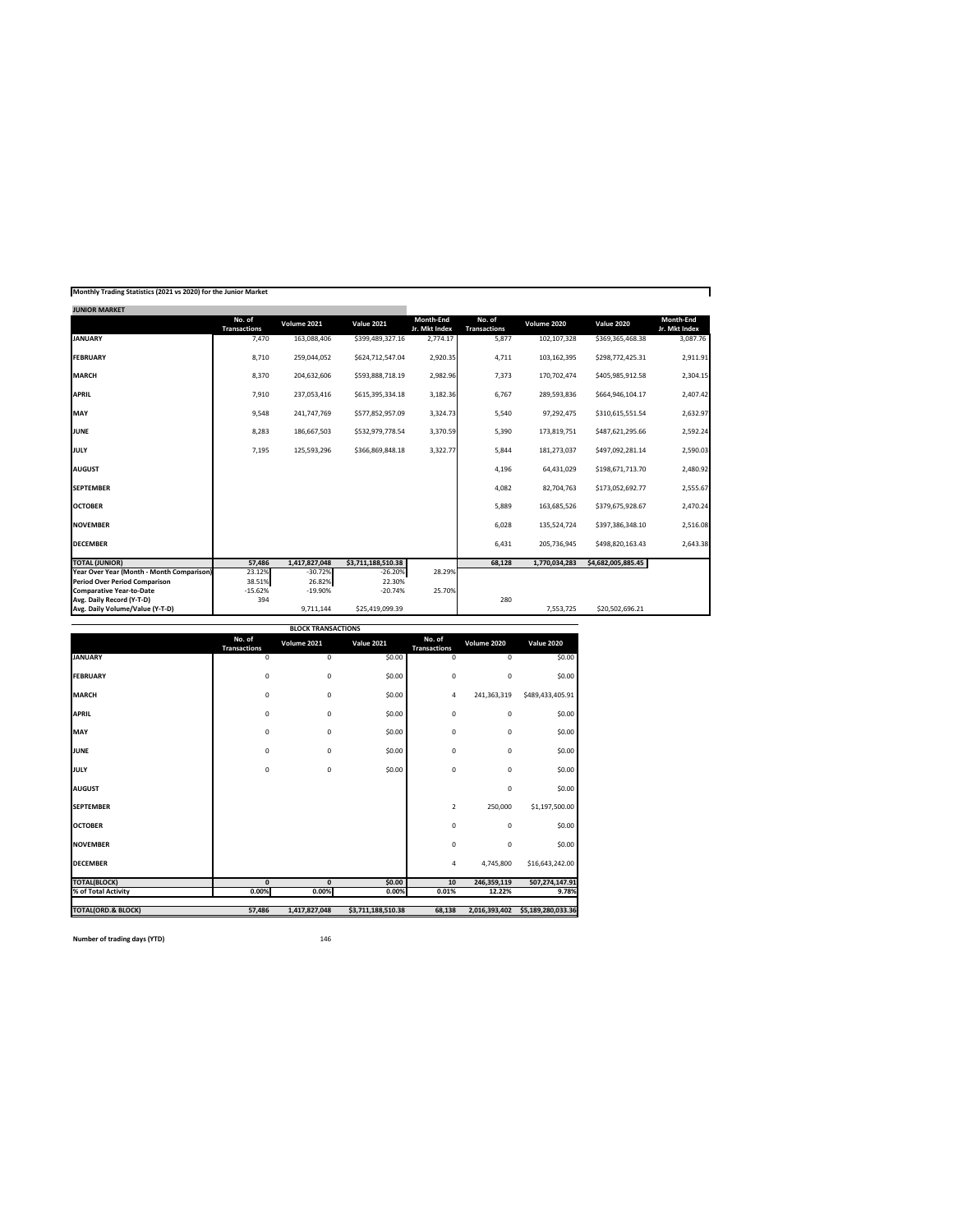|                                                                             |    |                              |                       | <b>Jamaica Stock Exchange</b><br><b>Stock Price Analysis</b> |                                          |                   |                   |              |                   |              |                  |
|-----------------------------------------------------------------------------|----|------------------------------|-----------------------|--------------------------------------------------------------|------------------------------------------|-------------------|-------------------|--------------|-------------------|--------------|------------------|
|                                                                             |    | <b>Close</b><br><b>Price</b> | Close<br><b>Price</b> | Close<br><b>Price</b>                                        | Close<br><b>Price</b>                    |                   | 1 Month           |              | <b>YTD</b>        | 1 Year       | 1 Year           |
| <b>Securities</b>                                                           |    | 31-Jul-20<br>\$              | 31-Dec-20<br>\$       | 30-Jun-21<br>\$                                              | 30-Jul-21<br>\$                          | \$                | %                 | \$           | %                 | \$           | %                |
| <b>Access Financial Services Limited</b>                                    |    | 25.21                        | 23.50                 | 21.00                                                        | 21.49                                    | 0.49              | 2.33%             | (2.01)       | (8.55%)           | (3.72)       | (14.76%)         |
| AMG Packaging & Paper Company Limited                                       |    | 1.73                         | 1.58                  | 1.60                                                         | 1.63                                     | 0.03              | 1.87%             | 0.05         | 3.16%             | (0.10)       | (5.78%)          |
| <b>Blue Power Group Limited</b>                                             |    | 3.30                         | 2.78                  | 3.72                                                         | 3.35                                     | (0.37)            | (9.95%)           | 0.57         | 20.50%            | 0.05         | 1.52%            |
| CAC 2000 Limited                                                            |    | 9.10                         | 13.00                 | 10.73                                                        | 9.50                                     | (1.23)            | (11.46%           | (3.50)       | (26.92%)          | 0.40         | 4.40%            |
| <b>Cargo Handlers Limited</b>                                               |    | 6.50                         | 7.60                  | 8.01                                                         | 8.00                                     | (0.01)            | (0.12%)           | 0.40         | 5.26%             | 1.50         | 23.08%           |
| Caribbean Assurance Brokers Limited                                         |    | 2.25                         | 1.88                  | 1.92                                                         | 1.90                                     | (0.02)            | (1.04%            | 0.02         | 1.06%             | (0.35)       | (15.56%)         |
| Caribbean Cream Limited                                                     |    | 3.97                         | 4.19                  | 5.45                                                         | 5.88                                     | 0.43              | 7.89%             | 1.69         | 40.33%            | 1.91         | 48.11%           |
| Caribbean Flavours & Fragrances Limited                                     |    | 1.05                         | 1.61                  | 2.05                                                         | 2.07                                     | 0.02              | 0.98%             | 0.46         | 28.57%            | 1.02         | 97.14%           |
| Consolidated Bakeries (Jamaica) Limited<br>Derrimon Trading Company Limited |    | 1.71<br>2.39                 | 1.35<br>2.38          | 1.78<br>2.53                                                 | 1.95<br>2.42                             | 0.17<br>(0.11)    | 9.55%<br>(4.35%   | 0.60<br>0.04 | 44.44%<br>1.68%   | 0.24<br>0.03 | 14.04%<br>1.26%  |
| Dolphin Cove Limited                                                        |    | 7.45                         | 8.78                  | 8.03                                                         | 8.25                                     | 0.22              | 2.74%             | (0.53)       | (6.04%            | 0.80         | 10.74%           |
| <b>Elite Diagnostics Limited</b>                                            |    | 3.60                         | 3.01                  | 3.00                                                         | 3.10                                     | 0.10              | 3.33%             | 0.09         | 2.99%             | (0.50)       | (13.89%)         |
| <b>Everything Fresh Limited</b>                                             |    | 0.74                         | 0.74                  | 0.99                                                         | 1.05                                     | 0.06              | 6.06%             | 0.31         | 41.89%            | 0.31         | 41.89%           |
| <b>Express Catering Limited</b>                                             |    | 4.06                         | 3.53                  | 6.07                                                         | 5.40                                     | (0.67)            | (11.04%           | 1.87         | 52.97%            | 1.34         | 33.00%           |
| Fontana Limited                                                             |    | 5.02                         | 5.66                  | 6.02                                                         | 5.99                                     | (0.03)            | (0.50%            | 0.33         | 5.83%             | 0.97         | 19.32%           |
| FosRich Company Limited                                                     |    | 3.85                         | 4.11                  | 8.30                                                         | 7.70                                     | (0.60)            | (7.23%            | 3.59         | 87.35%            | 3.85         | 100.00%          |
| <b>Future Energy Source Company Limited</b>                                 | n  |                              |                       | 1.30                                                         | 1.45                                     | 0.15              | 11.54%            |              |                   |              |                  |
| General Accident Insurance Company Limited                                  |    | 7.04                         | 6.19                  | 5.55                                                         | 5.47                                     | (0.08)            | (1.44%            | (0.72)       | (11.63%)          | (1.57)       | (22.30%)         |
| <b>GWEST Corporation Limited</b>                                            |    | 0.89                         | 0.75                  | 1.01                                                         | 0.94                                     | (0.07)            | (6.93%)           | 0.19         | 25.33%            | 0.05         | 5.62%            |
| Honey Bun (1982) Limited                                                    |    | 5.30                         | 5.31                  | 6.76                                                         | 6.75                                     | (0.01)            | (0.15%            | 1.44         | 27.12%            | 1.45         | 27.36%           |
| Create Limited                                                              |    | 0.56                         | 0.59                  | 0.85                                                         | 0.87                                     | 0.02              | 2.35%             | 0.28         | 47.46%            | 0.31         | 55.36%           |
| Indies Pharma Jamaica Limited                                               |    | 2.94                         | 2.65                  | 3.72                                                         | 3.60                                     | (0.12)            | (3.23%            | 0.95         | 35.85%            | 0.66         | 22.45%           |
| ronRock Insurance Company Limited                                           |    | 3.00                         | 3.80<br>19.50         | 2.96                                                         | 3.60                                     | 0.64<br>3.59      | 21.62%<br>16.77%  | (0.20)       | (5.26%)           | 0.60         | 20.00%<br>58.23% |
| <b>SP Finance Services Limited</b><br>Jamaican Teas Limited                 |    | 15.80<br>1.63                | 1.97                  | 21.41<br>4.13                                                | 25.00<br>3.96                            | (0.17)            | (4.12%)           | 5.50<br>1.99 | 28.21%<br>101.02% | 9.20<br>2.33 | 142.45%          |
| Jetcon Corporation Limited                                                  | z  | 0.91                         | 0.79                  | 1.29                                                         | 1.34                                     | 0.05              | 3.88%             | 0.55         | 69.62%            | 0.43         | 47.25%           |
| K.L.E. Group Limited                                                        |    | 1.40                         | 1.15                  | 1.23                                                         | 1.25                                     | 0.02              | 1.63%             | 0.10         | 8.70%             | (0.15)       | (10.71%)         |
| Knutsford Express Services Limited                                          |    | 7.92                         | 6.75                  | 8.50                                                         | 7.69                                     | (0.81)            | (9.53%)           | 0.94         | 13.93%            | (0.23)       | (2.90%)          |
| Lasco Distributors Limited                                                  |    | 3.23                         | 3.20                  | 4.00                                                         | 4.04                                     | 0.04              | 1.00%             | 0.84         | 26.25%            | 0.81         | 25.08%           |
| Lasco Financial Services Limited                                            |    | 2.44                         | 2.54                  | 3.03                                                         | 3.17                                     | 0.14              | 4.62%             | 0.63         | 24.80%            | 0.73         | 29.92%           |
| Lasco Manufacturing Limited                                                 |    | 3.57                         | 3.85                  | 5.45                                                         | 5.25                                     | (0.20)            | (3.67%)           | 1.40         | 36.36%            | 1.68         | 47.06%           |
| Lumber Depot Limited                                                        |    | 1.06                         | 1.54                  | 3.34                                                         | 3.37                                     | 0.03              | 0.90%             | 1.83         | 118.83%           | 2.31         | 217.92%          |
| Mailpac Group Limited                                                       |    | 2.14                         | 2.78                  | 3.89                                                         | 3.87                                     | (0.02)            | (0.51%)           | 1.09         | 39.21%            | 1.73         | 80.84%           |
| Main Event Entertainment Group Limited                                      |    | 4.00                         | 3.20                  | 5.43                                                         | 4.51                                     | (0.92)            | (16.94%)          | 1.31         | 40.94%            | 0.51         | 12.75%           |
| Medical Disposables & Supplies Limited                                      |    | 5.00                         | 4.22                  | 4.28                                                         | 4.94                                     | 0.66              | 15.42%            | 0.72         | 17.06%            | (0.06)       | (1.20%)          |
| Paramount Trading (Jamaica) Limited                                         |    | 1.77                         | 1.45                  | 1.15                                                         | 1.12                                     | (0.03)            | (2.61%)           | (0.33)       | (22.76%)          | (0.65)       | (36.72%)         |
| SSL Venture Capital Jamaica Limited                                         |    | 0.87                         | 0.57                  | 0.63                                                         | 0.76                                     | 0.13              | 20.63%            | 0.19         | 33.33%            | (0.11)       | (12.64%)         |
| Stationery and Office Supplies Limited                                      |    | 5.90                         | 4.54                  | 7.60                                                         | 6.88                                     | (0.72)            | (9.47%)           | 2.34         | 51.54%            | 0.98         | 16.61%           |
| The Limners and Bards Limited<br><b>Tropical Battery Company Limited</b>    | nl | 2.74                         | 3.06<br>1.19          | 3.27<br>1.47                                                 | 3.18<br>1.37                             | (0.09)<br>(0.10)  | (2.75%)<br>(6.80% | 0.12<br>0.18 | 3.92%<br>15.13%   | 0.44         | 16.06%           |
| tTech Limited                                                               |    | 6.04                         | 4.30                  | 4.75                                                         | 4.40                                     | (0.35)            | (7.37%            | 0.10         | 2.33%             | (1.64)       | (27.15%)         |
| <b>Average Price Appreciation(%)</b>                                        |    |                              |                       |                                                              |                                          |                   | 0.34%             |              | 25.55%            |              | 27.07%           |
| Advance:Decline:Unchange :-                                                 |    |                              |                       |                                                              |                                          |                   | 19:22:00          |              | 34:06:00          |              | 28:11:00         |
|                                                                             |    |                              |                       |                                                              |                                          |                   |                   |              |                   |              |                  |
| <b>KEY</b>                                                                  |    |                              |                       |                                                              |                                          |                   |                   |              |                   |              |                  |
| suspended security                                                          |    | s                            |                       |                                                              |                                          |                   |                   |              |                   |              |                  |
| newly listed                                                                |    | n                            |                       |                                                              |                                          |                   |                   |              |                   |              |                  |
| adjusted for bonus issue<br>adjusted for stock split                        |    | b                            |                       |                                                              |                                          |                   |                   |              |                   |              |                  |
| adjusted for Stock consolidation (reverse split)                            |    | z<br>$\mathbf c$             |                       |                                                              |                                          |                   |                   |              |                   |              |                  |
|                                                                             |    |                              |                       |                                                              |                                          |                   |                   |              |                   |              |                  |
|                                                                             |    |                              |                       |                                                              |                                          |                   |                   |              |                   |              |                  |
|                                                                             |    |                              |                       |                                                              |                                          |                   |                   |              |                   |              |                  |
|                                                                             |    |                              |                       |                                                              |                                          |                   |                   |              |                   |              |                  |
| July 30, 2021                                                               |    | 3,322.77                     |                       | <b>INDEX CHANGE</b>                                          | <b>INDEX CHANGE</b>                      |                   |                   |              |                   |              |                  |
| June 30, 2021                                                               |    | 2,643.38 Y-T-D               | 3,370.59 MONTH        |                                                              | (47.82) MONTH %<br>679.39 <b>Y-T-D %</b> | (1.42%)<br>25.70% |                   |              |                   |              |                  |
| December 31, 2020<br>July 31, 2020                                          |    | 2,590.03 1 YEAR              |                       |                                                              | 732.74 1 YEAR %                          | 28.29%            |                   |              |                   |              |                  |
| Market. Capitalisation as at:-                                              |    | Ja\$M                        |                       | change over prev mnth(Ja\$M) (%)                             |                                          |                   |                   |              |                   |              |                  |
| June 30, 2021                                                               |    | \$160,358.41                 |                       |                                                              |                                          |                   |                   |              |                   |              |                  |
| July 30, 2021                                                               |    | \$152,691.37                 |                       | ( \$7,667.04)                                                | (4.78%)                                  |                   |                   |              |                   |              |                  |
|                                                                             |    |                              |                       |                                                              |                                          |                   |                   |              |                   |              |                  |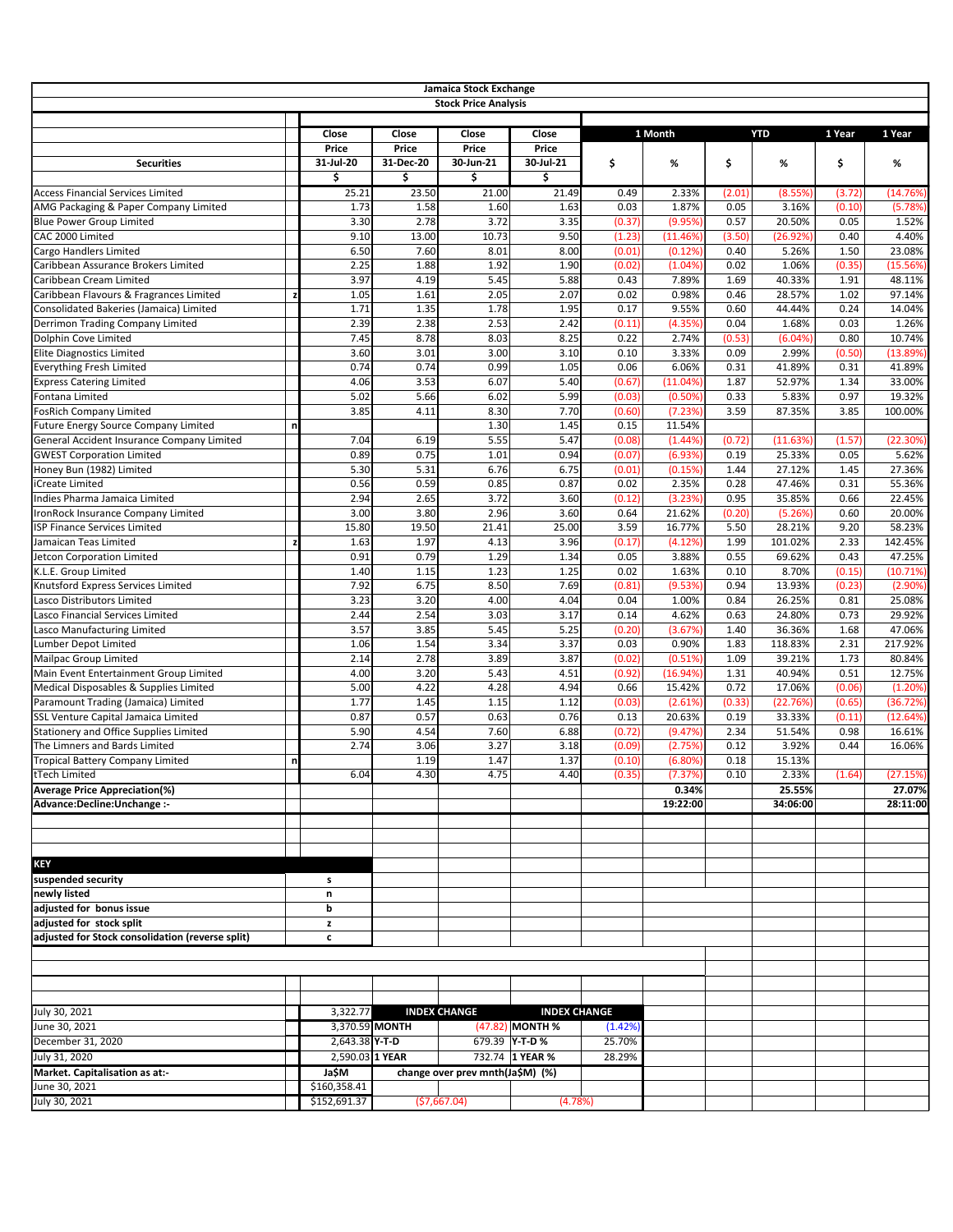|                                         |         |             |                    | <b>JAMAICA STOCK EXCHANGE</b>                 |          |                    |              |
|-----------------------------------------|---------|-------------|--------------------|-----------------------------------------------|----------|--------------------|--------------|
|                                         |         |             |                    | TOP WINNERS & LOSERS (JUNIOR MARKET)          |          |                    |              |
|                                         |         |             | (JULY 30, 2021)    |                                               |          |                    |              |
|                                         |         |             | <b>CLOSE PRICE</b> |                                               |          | <b>CLOSE PRICE</b> |              |
| <b>TOP ADVANCING</b>                    | %       | <b>OPEN</b> | <b>CLOSE</b>       | <b>TOP DECLINING</b>                          | %        | <b>OPEN</b>        | <b>CLOSE</b> |
|                                         |         | \$          | \$                 |                                               |          | \$                 | \$           |
|                                         |         |             | 1 MONTH            |                                               |          |                    |              |
| IronRock Insurance Company Limited      | 21.62%  | 2.96        |                    | 3.60 Main Event Entertainment Group Limited   | (16.94%) | 5.43               | 4.51         |
| SSL Venture Capital Jamaica Limited     | 20.63%  | 0.63        |                    | 0.76 CAC 2000 Limited                         | (11.46%) | 10.73              | 9.50         |
| <b>ISP Finance Services Limited</b>     | 16.77%  | 21.41       |                    | 25.00 Express Catering Limited                | (11.04%) | 6.07               | 5.40         |
| Medical Disposables & Supplies Limited  | 15.42%  | 4.28        |                    | 4.94 Blue Power Group Limited                 | (9.95%)  | 3.72               | 3.35         |
| Future Energy Source Company Limited    | 11.54%  | 1.30        |                    | 1.45 Knutsford Express Services Limited       | (9.53%)  | 8.50               | 7.69         |
| Consolidated Bakeries (Jamaica) Limited | 9.55%   | 1.78        |                    | 1.95 Stationery and Office Supplies Limited   | (9.47%)  | 7.60               | 6.88         |
| Caribbean Cream Limited                 | 7.89%   | 5.45        |                    | 5.88 tTech Limited                            | (7.37%)  | 4.75               | 4.40         |
| <b>Everything Fresh Limited</b>         | 6.06%   | 0.99        |                    | 1.05 FosRich Company Limited                  | (7.23%)  | 8.30               | 7.70         |
| Lasco Financial Services Limited        | 4.62%   | 3.03        |                    | 3.17 GWEST Corporation Limited                | (6.93%)  | 1.01               | 0.94         |
| Jetcon Corporation Limited              | 3.88%   | 1.29        |                    | 1.34 Tropical Battery Company Limited         | (6.80%)  | 1.47               | 1.37         |
| YEAR-TO-DATE                            | %       |             | <b>CLOSE</b>       |                                               | %        | <b>OPEN</b>        | <b>CLOSE</b> |
|                                         |         | %           | \$                 |                                               |          | \$                 | \$           |
| Lumber Depot Limited                    | 118.83% | 1.54        |                    | 3.37 CAC 2000 Limited                         | (26.92%) | 13.00              | 9.50         |
| Jamaican Teas Limited                   | 101.02% | 1.97        |                    | 3.96 Paramount Trading (Jamaica) Limited      | (22.76%) | 1.45               | 1.12         |
| <b>FosRich Company Limited</b>          | 87.35%  | 4.11        |                    | 7.70 General Accident Insurance Company Limit | (11.63%) | 6.19               | 5.47         |
| Jetcon Corporation Limited              | 69.62%  | 0.79        |                    | 1.34 Access Financial Services Limited        | (8.55%)  | 23.50              | 21.49        |
| <b>Express Catering Limited</b>         | 52.97%  | 3.53        |                    | 5.40 Dolphin Cove Limited                     | (6.04%)  | 8.78               | 8.25         |
| Stationery and Office Supplies Limited  | 51.54%  | 4.54        |                    | 6.88 IronRock Insurance Company Limited       | (5.26%)  | 3.80               | 3.60         |
| iCreate Limited                         | 47.46%  | 0.59        | 0.87               |                                               |          |                    |              |
| Consolidated Bakeries (Jamaica) Limited | 44.44%  | 1.35        | 1.95               |                                               |          |                    |              |
| <b>Everything Fresh Limited</b>         | 41.89%  | 0.74        | 1.05               |                                               |          |                    |              |
| Main Event Entertainment Group Limited  | 40.94%  | 3.20        | 4.51               |                                               |          |                    |              |
|                                         |         |             | 1 YEAR             |                                               |          |                    |              |
|                                         |         | \$          | \$                 |                                               |          | \$                 | \$           |
| Lumber Depot Limited                    | 217.92% | 1.06        |                    | 3.37 Paramount Trading (Jamaica) Limited      | (36.72%) | 1.77               | 1.12         |
| Jamaican Teas Limited                   | 142.45% | 1.63        |                    | 3.96 tTech Limited                            | (27.15%) | 6.04               | 4.40         |
| <b>FosRich Company Limited</b>          | 100.00% | 3.85        |                    | 7.70 General Accident Insurance Company Limit | (22.30%) | 7.04               | 5.47         |
| Caribbean Flavours & Fragrances Limited | 97.14%  | 1.05        |                    | 2.07 Caribbean Assurance Brokers Limited      | (15.56%) | 2.25               | 1.90         |
| <b>Mailpac Group Limited</b>            | 80.84%  | 2.14        |                    | 3.87 Access Financial Services Limited        | (14.76%) | 25.21              | 21.49        |
| <b>ISP Finance Services Limited</b>     | 58.23%  | 15.80       |                    | 25.00 Elite Diagnostics Limited               | (13.89%) | 3.60               | 3.10         |
| iCreate Limited                         | 55.36%  | 0.56        |                    | 0.87 SSL Venture Capital Jamaica Limited      | (12.64%) | 0.87               | 0.76         |
| Caribbean Cream Limited                 | 48.11%  | 3.97        |                    | 5.88 K.L.E. Group Limited                     | (10.71%) | 1.40               | 1.25         |
| Jetcon Corporation Limited              | 47.25%  | 0.91        |                    | 1.34 AMG Packaging & Paper Company Limited    | (5.78%)  | 1.73               | 1.63         |
| Lasco Manufacturing Limited             | 47.06%  | 3.57        |                    | 5.25 Knutsford Express Services Limited       | (2.90%)  | 7.92               | 7.69         |

Legend:

1 month compares current month with previous month

Year-to-Date compares current month with December 2020

1 Year compares current month end with the corresponding month end last year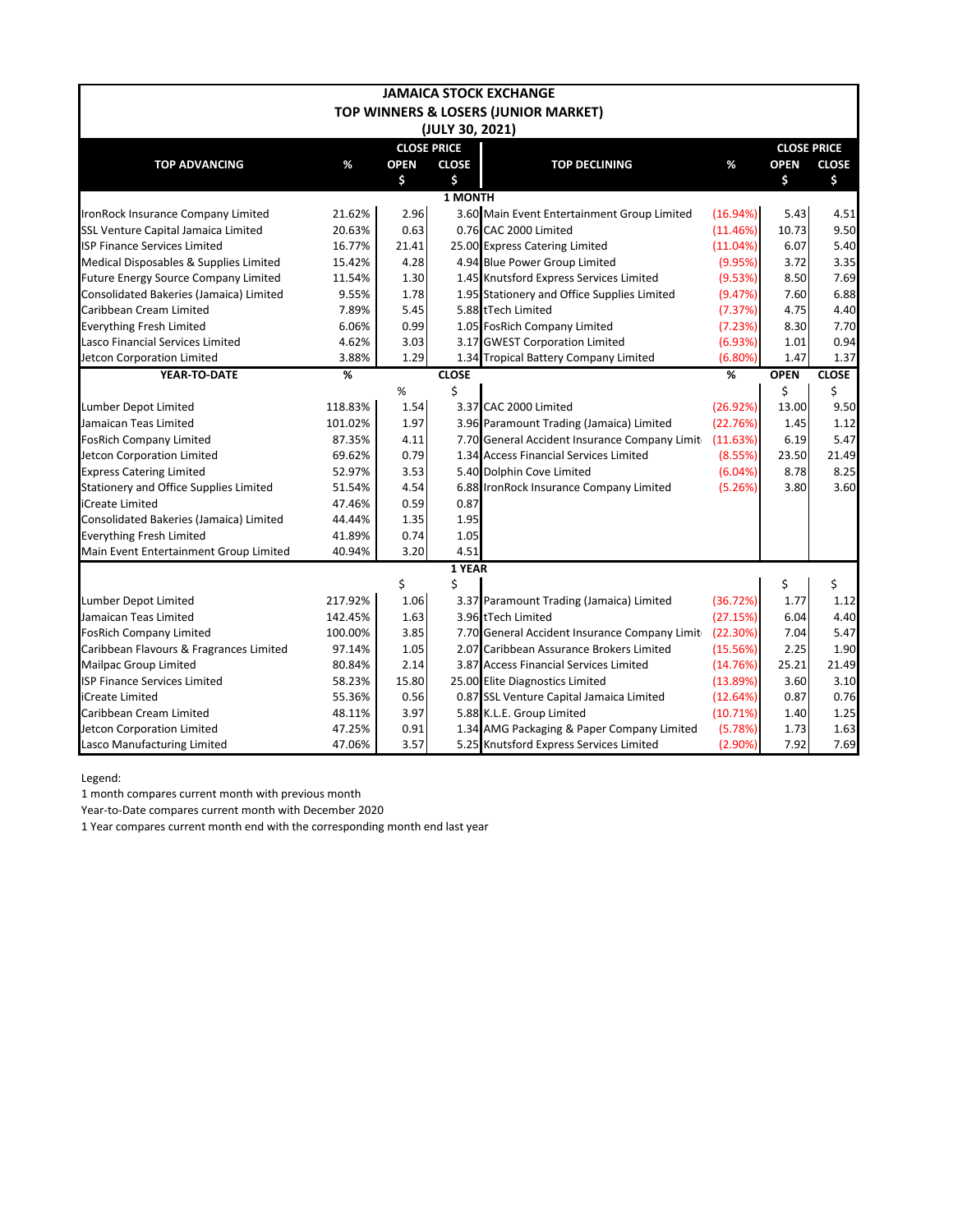| Monthly Trading Statistics (2021 vs 2020) for the USD Equities Market |                               |             |                   |                                               |                               |             |                   |                                               |
|-----------------------------------------------------------------------|-------------------------------|-------------|-------------------|-----------------------------------------------|-------------------------------|-------------|-------------------|-----------------------------------------------|
| <b>USD EQUITIES MARKET</b>                                            |                               |             |                   |                                               |                               |             |                   |                                               |
|                                                                       | No. of<br><b>Transactions</b> | Volume 2021 | <b>Value 2021</b> | <b>Month-End</b><br><b>USD Equities Index</b> | No. of<br><b>Transactions</b> | Volume 2020 | <b>Value 2020</b> | <b>Month-End</b><br><b>USD Equities Index</b> |
| <b>JANUARY</b>                                                        | 350                           | 11,630,737  | \$1,479,136.91    | 202.72                                        | 389                           | 5,236,602   | \$1,637,663.75    | 230.48                                        |
| <b>FEBRUARY</b>                                                       | 529                           | 7,232,881   | \$959,197.42      | 200.72                                        | 283                           | 2,277,663   | \$775,185.15      | 228.15                                        |
| <b>MARCH</b>                                                          | 566                           | 8,524,520   | \$1,628,985.03    | 204.40                                        | 467                           | 28,256,821  | \$841,919.98      | 201.77                                        |
| <b>APRIL</b>                                                          | 526                           | 9,313,967   | \$733,156.19      | 209.56                                        | 402                           | 25,010,747  | \$1,720,851.49    | 194.31                                        |
| <b>MAY</b>                                                            | 592                           | 16,288,098  | 2,052,179.23      | 207.06                                        | 311                           | 9,408,192   | 1,231,934.34      | 190.28                                        |
| <b>JUNE</b>                                                           | 522                           | 11,192,795  | \$788,788.62      | 194.70                                        | 477                           | 37,181,769  | \$4,206,176.10    | 181.77                                        |
| <b>JULY</b>                                                           | 455                           | 20,710,706  | \$2,099,495.15    | 186.75                                        | 326                           | 13,980,750  | \$1,919,630.31    | 186.15                                        |
| <b>AUGUST</b>                                                         |                               |             |                   |                                               | 309                           | 8,006,602   | \$722,524.39      | 187.50                                        |
| <b>SEPTEMBER</b>                                                      |                               |             |                   |                                               | 309                           | 6,385,269   | \$804,861.10      | 189.90                                        |
| <b>OCTOBER</b>                                                        |                               |             |                   |                                               | 318                           | 57,220,224  | \$1,420,247.70    | 197.41                                        |
| <b>NOVEMBER</b>                                                       |                               |             |                   |                                               | 370                           | 4,959,987   | \$438,006.51      | 190.34                                        |
| <b>DECEMBER</b>                                                       |                               |             |                   |                                               | 464                           | 6,258,803   | \$724,506.72      | 186.30                                        |
| <b>TOTAL (USD EQUITIES MKT)</b>                                       | 3,540                         | 84,893,704  | \$9,740,938.55    |                                               | 4425                          | 204,183,429 | \$16,443,507.54   |                                               |
| Year Over Year (Month - Month Comparison)                             | 39.57%                        | 48.14%      | 9.37%             | 0.32%                                         |                               |             |                   |                                               |
| <b>Period Over Period Comparison</b>                                  | 33.33%                        | $-30.04%$   | $-21.02%$         |                                               |                               |             |                   |                                               |
| <b>Comparative Year-to-Date</b>                                       | $-20.00%$                     | $-58.42%$   | $-40.76%$         | 0.24%                                         |                               |             |                   |                                               |
| Avg. Daily Record (Y-T-D)                                             | 24                            |             |                   |                                               | 18                            |             |                   |                                               |
| Avg. Daily Volume/Value (Y-T-D)                                       |                               | 581,464     | \$66,718.76       |                                               |                               | 819,950     | \$83,333.52       |                                               |

| July 30, 2021                  | 186.75       | <b>INDEX CHANGE</b>              |                | <b>INDEX CHANGE</b> |
|--------------------------------|--------------|----------------------------------|----------------|---------------------|
| June 30, 2021                  |              | 194.70 MONTH                     | (7.95) MONTH % | $(4.08\%)$          |
| December 31, 2020              | 186.30 Y-T-D |                                  | $0.45$ Y-T-D%  | 0.24%               |
| July 31, 2020                  |              | 186.15 1 YEAR                    | 0.60 1 YEAR %  | 0.32%               |
| Market. Capitalisation as at:- | USŚM         | change over prev mnth(US\$M) (%) |                |                     |
| June 30, 2021                  | \$542.54     |                                  |                |                     |
| July 30, 2021                  | \$520.38     | (522.16)                         |                | $-4.08%$            |

**Number of trading days (YTD)** 146